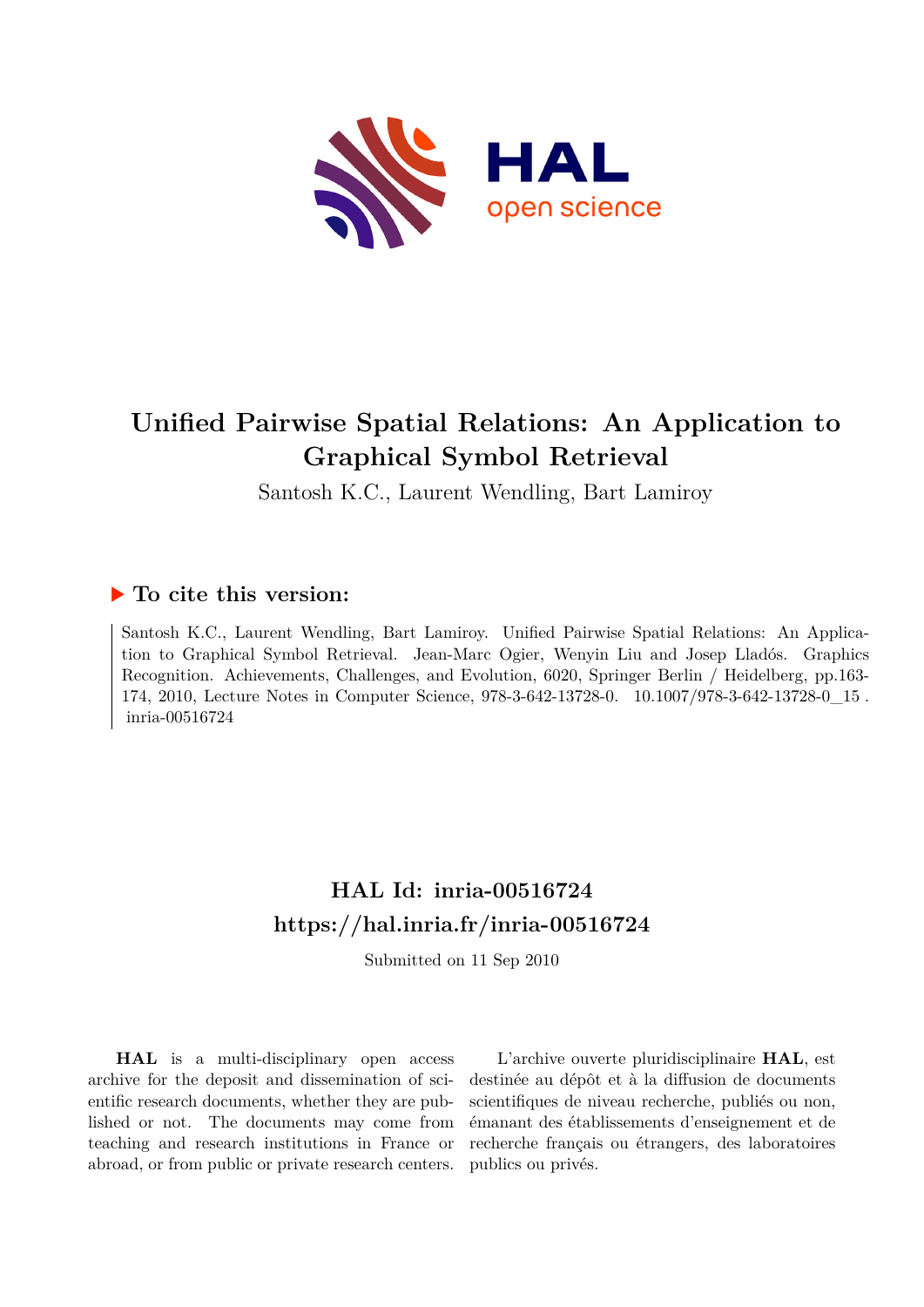# Unified Pairwise Spatial Relations: An Application to Graphical Symbol Retrieval

Santosh K. C.<sup>†</sup> and Laurent Wendling<sup>‡</sup> and Bart Lamiroy<sup>#</sup>

<sup>†</sup>INRIA Nancy-Grand Est, <sup>‡</sup>Nancy Université Henri Poincarr, <sup>‡</sup>Nancy Université LORIA - Campus Scientifique - BP 239 - 54506 Vandoeuvre-lés-Nancy Cedex, France First Name.Last Name@loria.fr

Abstract. In this paper, we present a novel unifying concept of pairwise spatial relations. We develop two way directional relations with respect to a unique point set, based on topology of the studied objects and thus avoids problems related to erroneous choices of reference objects while preserving symmetry. The method is robust to any type of image configuration since the directional relations are topologically guided. An automatic prototype graphical symbol retrieval is presented in order to establish its expressiveness.

#### 1 Introduction

Pairwise spatial relations can greatly ease image understanding, scene analysis and pattern recognition tasks. It has been widely used in many areas such as, GIS understanding  $[1, 2]$  – where it is necessary to handle efficiently both inaccurate and vague spatial data –, analyzing architectural documents for automatic recognition [3], graphical drawing understanding from scanned color map documents [4] and defining efficient image retrieval methods [5–7]. However, it is still difficult to organise and obtain spatial relations in an automated way [8, 9].

In general, there is no particular spatial reasoning approach that can adapt to any type of application. They can be either topological [10–13] or directional [14– 18] in nature. Further, models are entirely depending on the characteristics of the studied objects as well as specific application driven needs for spatial relations, such as binary or metrical refinement: the level of detail in the expression of spatial predicates such as Left, Right etc., varies widely from one application to another [19] as does to the precision of the quantised information. Moreover, the introduction of metric information often gives rise to asymmetry, rendering it subject to erroreneous choices of reference objects, which in turn affect the global positioning semantics.

It is possible however, to identify three main levels of information that are involved in spatial relations: topological (that describes neighborhood and incidence e.g. *Dis-Connected, Externally Connected...*), directional (that describes order in space e.g. Left,  $Right...$ ) and metric (e.g. Near,  $Far...$ ). Unlike the existing models that separately treat topological and directional relations, this paper unifies topological and directional information into one descriptor as described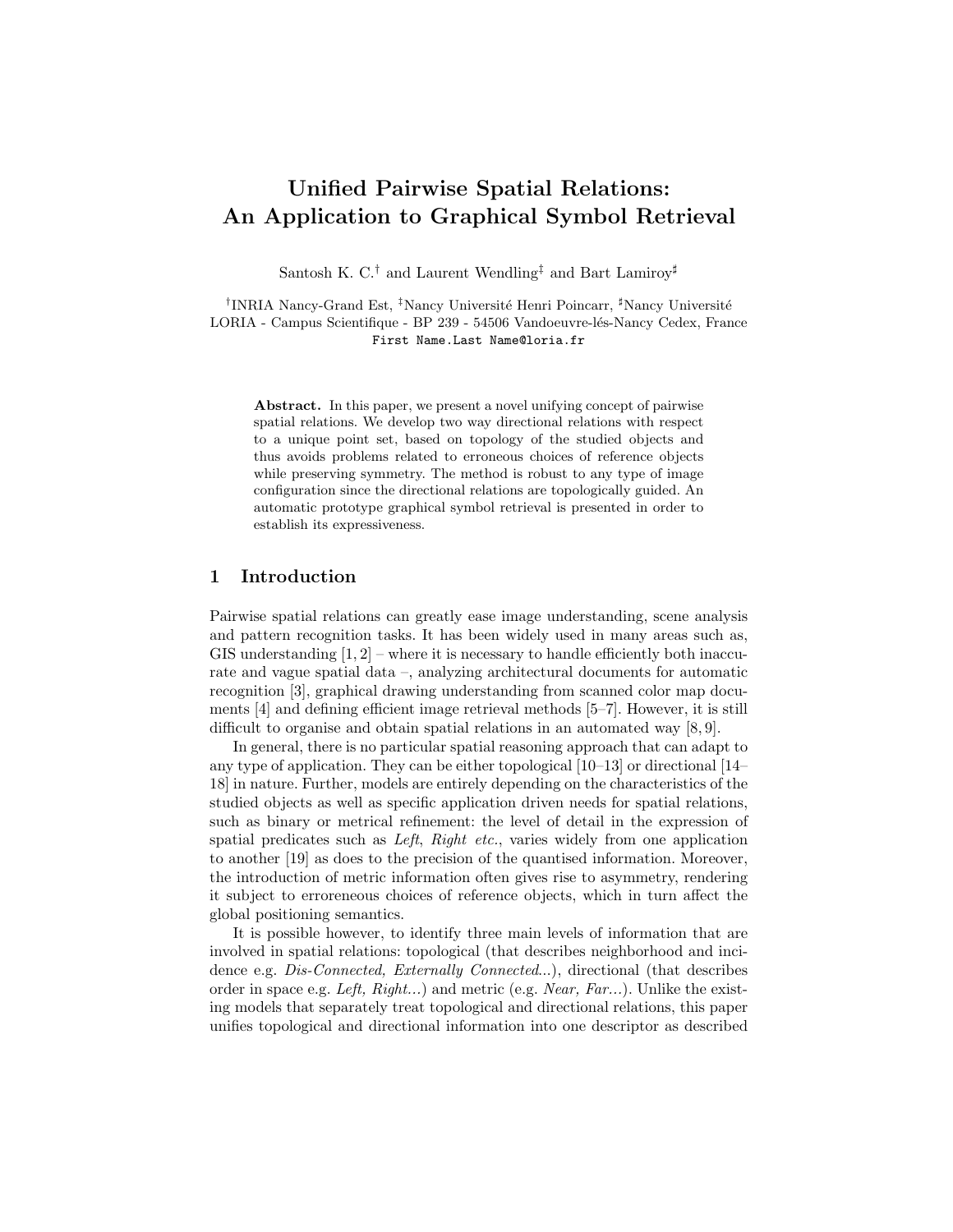in [8] i.e., topologically guided quantised directional relation with symmetry. This unification does not increase computational time. In addition, our method produces angular coverage over a cycle in  $\mathbb{R}^2$  that avoids fluctuations of spatial predicates or other instabilities that may occur even with a small change in the quantised information. Further, we built upon the idea of semantic inverse theory [8] and preserved symmetry by using a unique reference point set instead of selecting an object from a pair. Moreover, this unique reference point set gives a very sound basis for determining metric relations. Currently, this aspect is beyond the scope of the paper.

We organise the rest of the paper as follows. Section 2 provides a literature review of existing methods with their strenghts and shortcomings. The proposed method appears in section 3, immediately followed by an example. Section 4 explores a series of tests. In section 5, a prototype application based on the proposed method is explored. Section 6 concludes the paper along with a few steps to go further.

#### 2 Review

Topological relations are invariant to topological transformations [20]. These encompass, but are not restricted to rigid transforms as rotation, scaling, and translation. Since we are interested in developing topologically guided directional relations, we need to assess both topology and directional parts. We distinguish the following topological models: the 4-intersection model [10], the 9-intersection model [11], the Voronoi-based 9-intersection model [21], the general intersection model [22] and the calculus-based model [23]. In this paper, we will be considering the 9-intersection model instead of the 4-intersection [24]. The Voronoi-based 9-intersection model is found to be inappropriate in our context. As mentioned earlier, no existing model fully integrates topology. They rather have various degrees of sensitivty to or awareness of topological relations. The fact is that integrating both high level metrical directional and topologically sound descriptions is computationally expensive. Existing approaches present a trade-off between these factors.

The cone-shaped model reduces relative positionning to the discretised angle [17] of the sole centroids. It is robust to small variations of shape and size and separation. However, in cases where the centroids coincide it cannot produce any measure. It even leads to the computation of wrong directions, particularly in the case of concavity, where the centroid does not fall within the shape. Extensions like [25], do not lift such ambiguities, nor does it handle to overlapping regions.

Overlapping is a complex problem and approaches based on angle histograms are more efficient. Let two objects A and B be considered as the sets of their pixels:  $\mathbb{A} = \{a_i\}_{i=1...m}$  and  $\mathbb{B} = \{b_j\}_{j=1...n}$ . The  $m \times n$  pairs of points allow for the computation of a set of angles  $\theta_{i,j}$  between each  $(a_i, b_j)$ . The histogram H representing the frequency of occurrence of each angle  $f_{\theta}$  can then be formulated as  $H_{\theta}(\mathbb{A}, \mathbb{B}) = [\theta, f_{\theta}]$ . Besides a higher time complexity, there is no significant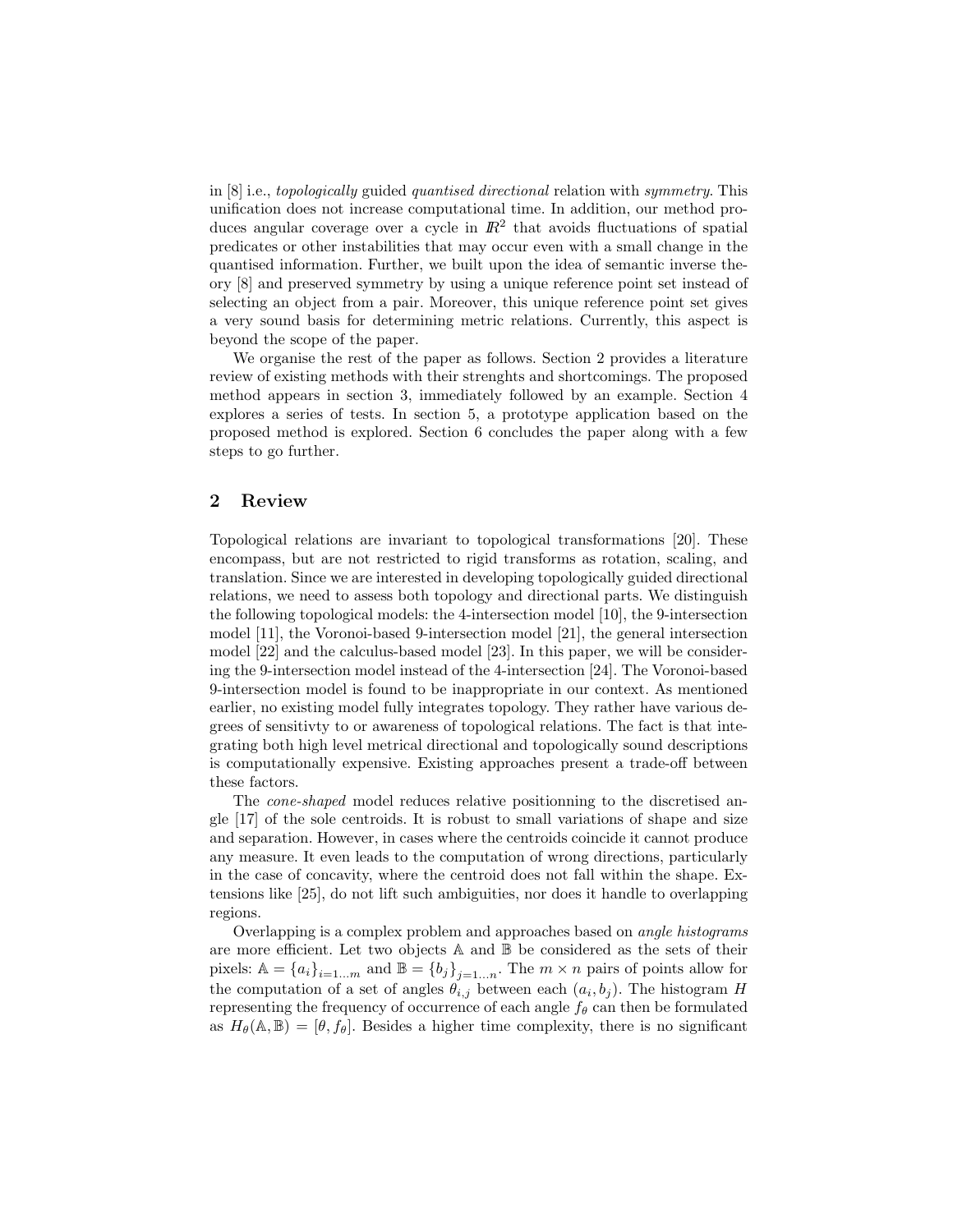difference between the *cone-shaped* and the *angle histogram* model when objects are separated by a relatively large distance. The approach was thoroughly studied from its accuracy point of view, and its ambiguity for describing different pairs of objects, resulting in identical histograms [15]. The work was also extended to include metric information in [26], but cannot handle complex objects with holes.

Approaches based on the *Minimum Bounding Rectangle* (MBR) [18, 27, 5, 28, 12] give more interesting relations as they also approximate shape and size of the object. The quality of the bounding rectangle depends on compactness<sup>1</sup> of the tile. The sole information used in the MBR approaches is derived from the geometry of the bounding rectangle from which externally aligned orientations: Left, Right, Top and Bottom etc. are straightforwardly derived. There are 36 possible configurations of pairwise spatial relations with MBRs and 218 possible spatial relations between non-empty and connected regions [29]). Further, MBR approximates topological relations, which in turn may express false connection/overlapping.

The F-Histogram model gives coherent results [16] at the risk of high processing time. It is generic and depends on a sound mathematical framework. It considers pairs of longitudinal sections instead of pairs of points. It does not cover basic topological relations such as, Inside and Overlap nor does it integrate metric information. Another well-known approach uses fuzzy landscapes [14], and is based on fuzzy morphological operators.

# 3 Proposed Method

In addition to the shortcomings mentioned earlier, proper reference is always a primary factor to organise spatial relations between the objects. It is to be reminded that a change of reference object implies a change in spatial predicates. This, in its turn, may eventually affect overall spatial reasoning (if reference is not given).

In our method, we propose to unify topology and directional relations between the objects A and B. The proposed method is summarised in two steps. We first extract a unique reference point set  $\mathbb R$  based on their MBR  $(\mathbb A,\mathbb B)$ topology. This R, thus avoids problems related to erroneous choices of reference entities and will guarantee that subsequent computations of spatial relations ℜ. In addition, it preserves symmetry.

#### 3.1 Unique Reference Point Set R based on Topology

Fig. 1 shows examples of topological configurations and the corresponding reference region  $\mathbb R$  that they define.  $\mathbb R$  is derived from the topological relation between A and  $\mathbb{B}$ , as either the common region of two neighbouring sides in the case of disconnected components or the intersection in the case of overlapping, equal or

<sup>&</sup>lt;sup>1</sup> Compactness =  $\frac{Area(A)}{Area(MBR(A))}$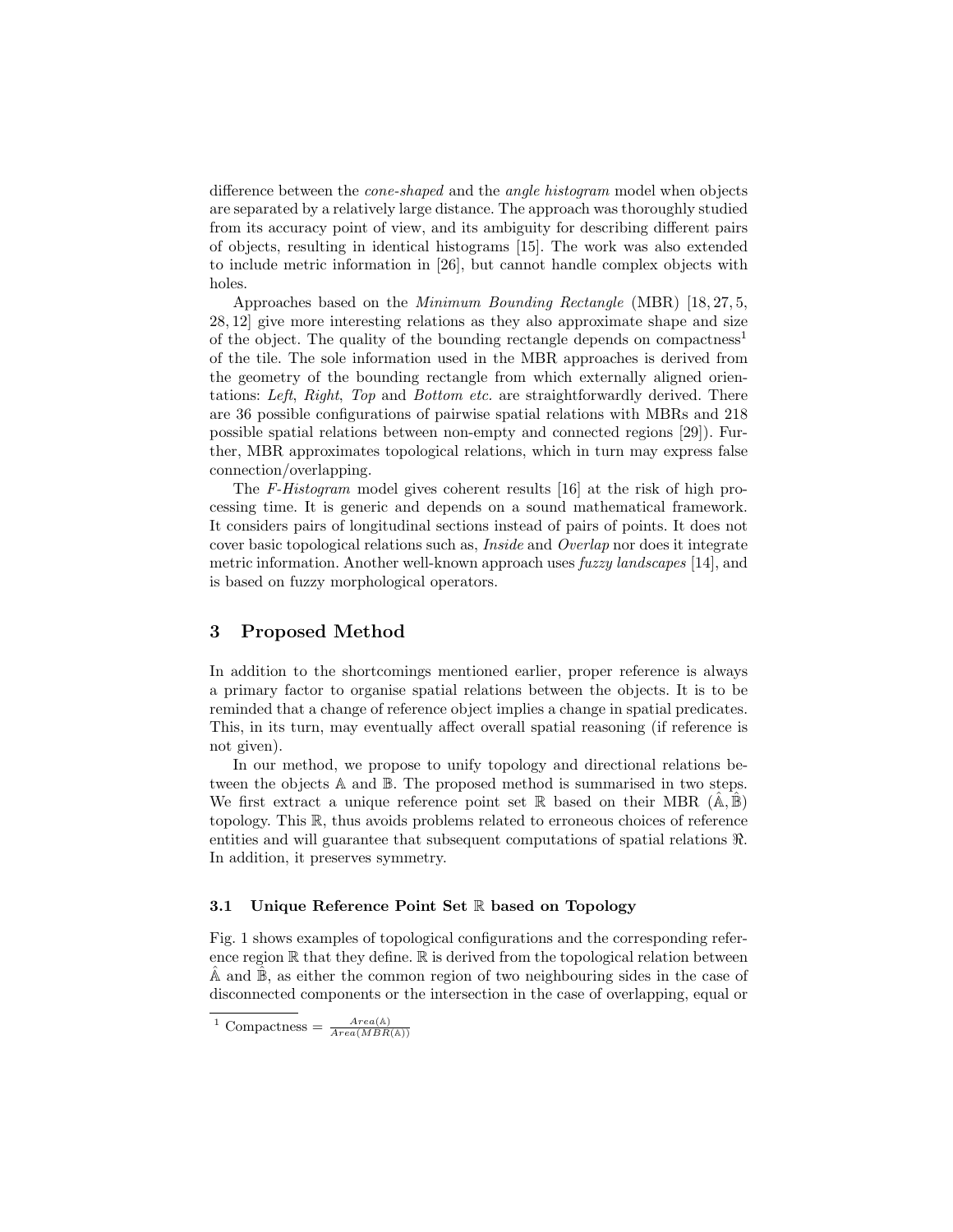

Fig. 1.  $\mathbb R$  via topological relations

otherwise connected components. In what follows we shall use the characteristic points  $\mathbb{R}p_i$  (extrema and centroid) of  $\mathbb{R}$  as,

$$
\mathbb{R} = {\mathbb{R}p_i}_{i=1...2n+1}
$$

where n is the dimensionality of the region. The dimension of  $\mathbb R$  changes with the topological relations (Fig. 1). In this illustration,  $\mathbb R$  becomes both 1D (b) and 2D  $(a, c)$  when two MBRs are *Dis-Connected (DC)* while, 0D (d) and 1D (e) when they are *Externally Connected (EC)*. Similarly, only 2D  $(f, g, h, i)$ when Overlapping (O), Cover/Covered By  $(Cr/CB)$ , Contain/Inside  $(Cn/I)$ , and  $Equal (EQ)$  occur. These are the basic topological predicates closely related to human understanding in conncetion with the Region Connection Calculus-8 (RCC-8) [13]. We express the topological relations in a 9-dimensional binary space based on the 9-intersection model [11]. It uses on the intersections of the boundaries  $(\partial^*)$ , interiors  $(*^{\circ})$  and exteriors  $(*^-)$  of two shapes A and B. The topological configuration  $Topo.(\mathbb{A}, \mathbb{B})$  is a vector in this space in which componetns equal 0 if the corresponding intersection is empty, and 1 otherwise, as shown here:

$$
Topo.(\mathbb{A}, \mathbb{B}) = \begin{bmatrix} \mathbb{A}^o \cap \mathbb{B}^o & \mathbb{A}^o \cap \partial \mathbb{B} & \mathbb{A}^o \cap \mathbb{B}^- \\ \partial \mathbb{A} \cap \mathbb{B}^o & \partial \mathbb{A} \cap \partial \mathbb{B} & \partial \mathbb{A} \cap \mathbb{B}^- \\ \mathbb{A}^- \cap \mathbb{B}^o & \mathbb{A}^- \cap \partial \mathbb{B} & \mathbb{A}^- \cap \mathbb{B}^- \end{bmatrix}
$$

Therefore  $3 \times 3$  binary signature for  $DC(\mathbb{A}, \mathbb{B}) = \begin{bmatrix} 0 & 0 & 1 \\ 0 & 0 & 1 \\ 1 & 1 & 1 \end{bmatrix}$ ,  $EC(\mathbb{A}, \mathbb{B}) = \begin{bmatrix} 0 & 0 & 1 \\ 0 & 1 & 1 \\ 1 & 1 & 1 \end{bmatrix}$ ,  $\ldots$ ,  $EQ(\mathbb{A}, \mathbb{B}) = \begin{bmatrix} 1 & 0 & 0 \\ 0 & 1 & 0 \\ 0 & 0 & 1 \end{bmatrix}$ .

#### 3.2 Directional Relations - Radial Line Model (RLM)

The model precisely yields angular coverage over a cycle in  $\mathbb{R}^2$  and thus avoids the use of spatial predicates as in the existing models. It is to remind that the level of expresion of spatial predicates is sensitive to every small change in quantised information. The model further, explores both qualitative and quantitative process.

**Binary Relations** Let  $X$  be one of the initial objects  $A$  or  $B$  and let their reference region be  $\mathbb R$ . At every  $\mathbb R p_i$ , we cover the surrounding space at regular radial intervals of  $\Theta = 2\pi/m$ , such that  $\theta_j = j\Theta$ . It rotates over a cycle and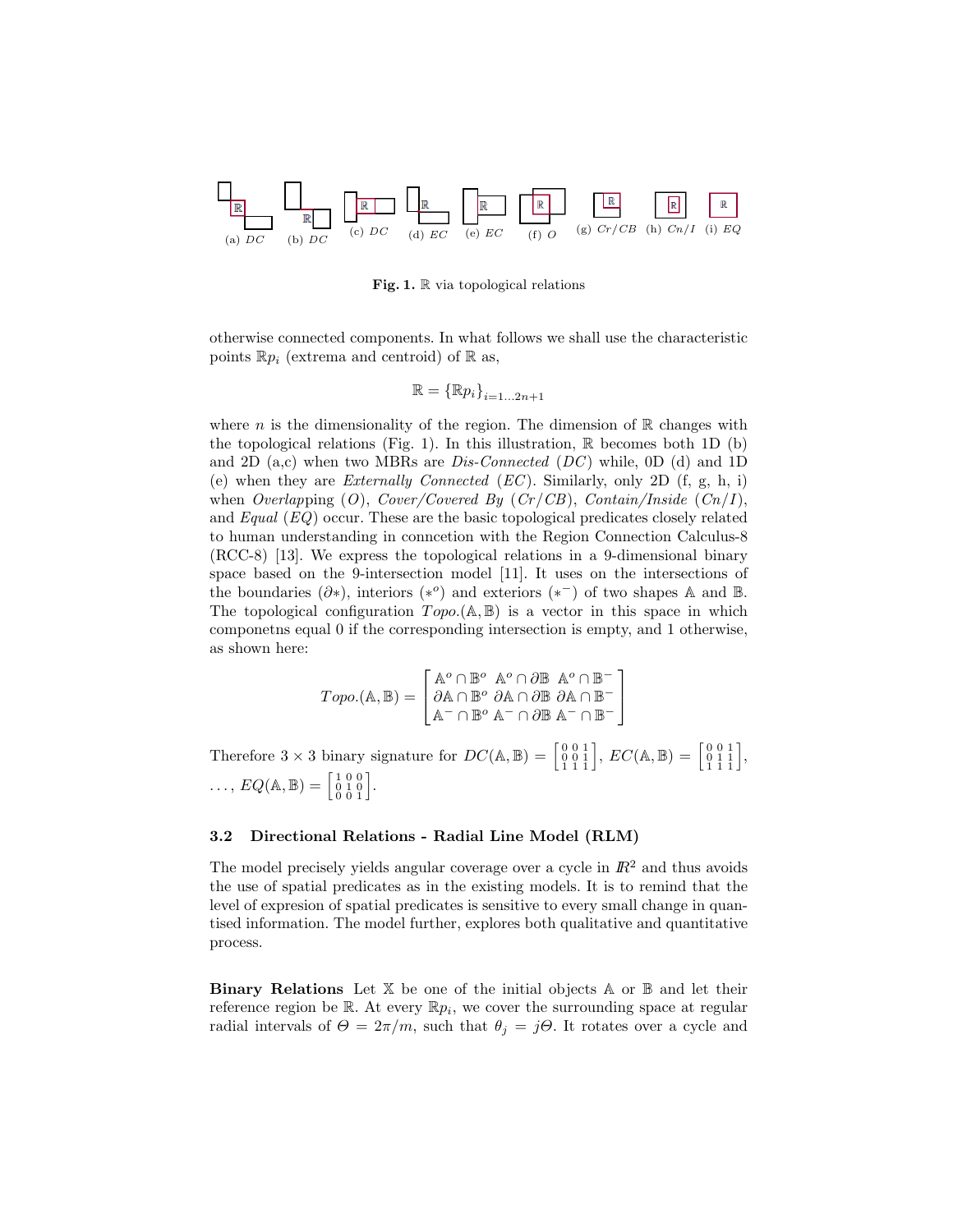intersecting with X, and generates binary values at every step of its rotation (Fig. 2). This gives a boolean histogram of angular coverage,

$$
\mathcal{H}(\mathbb{X}, \mathbb{R} p_i) = [I(\mathbb{R} p_i, j\Theta)]_{j=0..m} \text{ where } I(\mathbb{R} p_i, \theta_j) = \begin{cases} 1 \text{ if } line(\mathbb{R} p_i, \theta_j) \cap \mathbb{X} \neq \emptyset \\ 0 \text{ otherwise} \end{cases}
$$

This is extended *wlog* to the sector defined by two successive angle values:  $Cone(\mathbb{R}p_i, \theta_j, \theta_{j+1})$ . The process is repeated for every  $\mathbb{R}p_i$ .



Fig. 2. Radial line  $line(\mathbb{R}p_i, \theta_j)$  rotation

Refined Relations In order to be robust to noise and to border conditions due to discritization, we extend the boolean description by partially building on the cloud model [30]. We normalise the coverage with respect to the total area of the object under consideration with respect to every  $\mathbb{R}p_i$ ,  $\frac{Area(Cone(\mathbb{R}p_i,\theta_j,\theta_{j+1}))}{Area(\mathbb{X})}$  $\overline{Area(\mathbb{X})}$ such that  $\sum \mathcal{H}(\cdot) = 1$ . This goes without loss of generality and it is robust to any type of point set (either a point, a line or a region). It is not only convey information about the presence of objects in a given direction, but also infores about the proportion of the object that is lying there.

We average the resulting histograms (from every  $\mathbb{R}p_i$ ) to produce  $\Re(\mathbb{X}, \mathbb{R})$ .

#### Remarks

- Spatial Relations: We use  $\Re_{Bin}(.)$  and  $\Re_{Ref}(.)$  for binary and refined relations respectively.
- Symmetry: Due to R, RLM yields two way directional relations as well as it preserves symmetry. For symmetry reasons, we use  $\Re(\star, *) = \{ \mathcal{H}(\star, \mathbb{R}), \mathcal{H}(\star, \mathbb{R}) \}.$ This guarantees that,  $\Re(\star, \star) = \Re(\star, \star)$ .
- $-$  Resolution:  $\Theta$  determines a trade-off between precision and time complexity, determining resolution of H. Smaller the resolution, better the information exploitation.

#### 3.3 An Example

Fig. 3 shows an example illustrating our method for a pair of truly overlapping objects. We first show how to determine  $\mathbb R$  from  $Topo.(\mathbb{A}, \mathbb{B})$ . Fig. 4 shows how both boolean and metrical refinement histograms are produced from  $Topo.(\mathbb{R}, \mathbb{X})$ .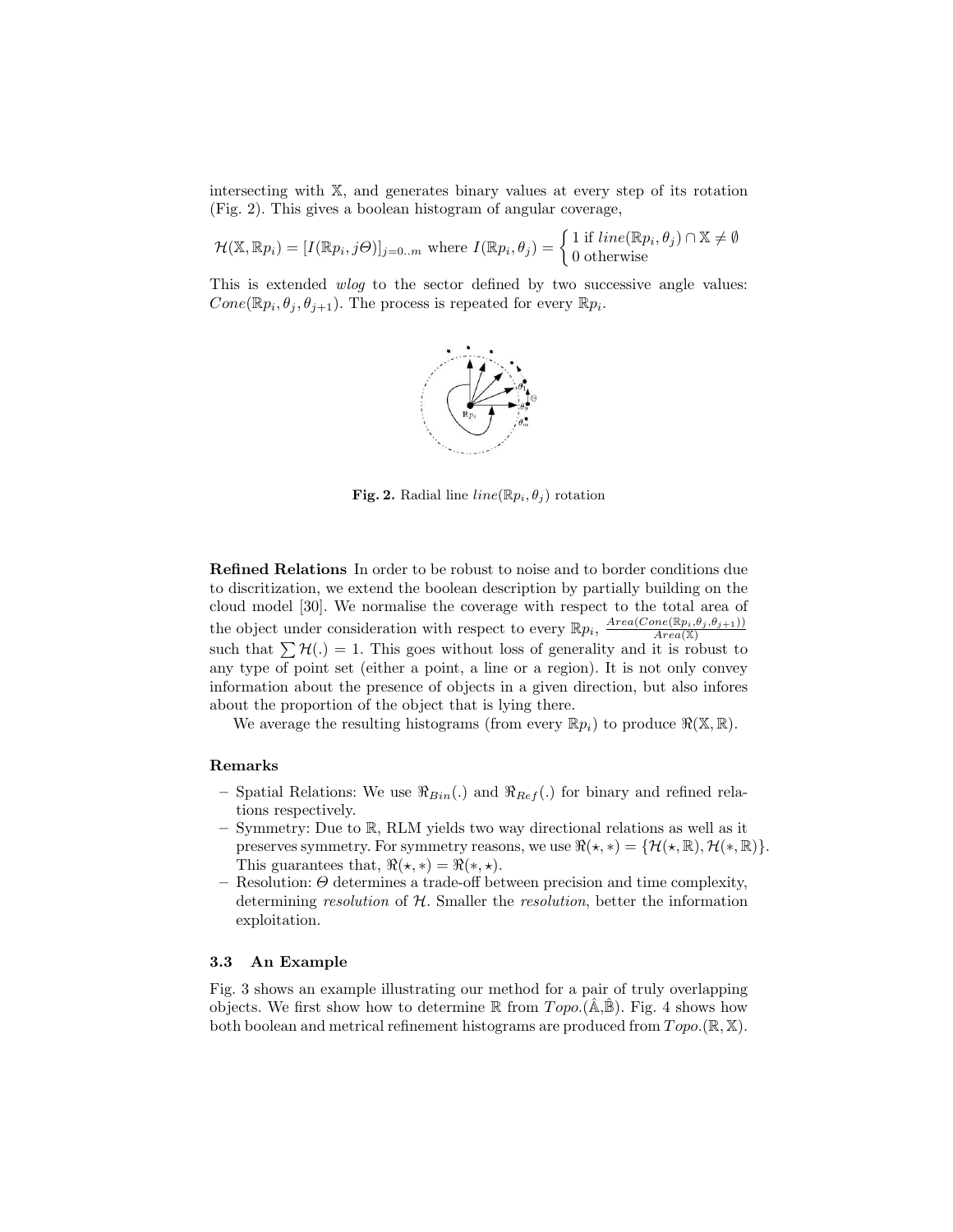As an example, we use  $\Theta = \pi/20$  to produce H for  $\Re_{Bin}(.)$  and  $\Re_{Ref}(.)$ . For every  $\mathbb{R} p_i$ , the visual representations of binary (blue) and refined (red in blue mask – zoomed  $\times 3$ ) histograms are shown for object A and B in Fig. 4. For easier understanding, the directional relation signatures with respect to the reference centroid point  $\mathbb{R}p_c$  are:

 $\mathcal{H}_{Bin}(\mathbb{A}, \mathbb{R}p_c) = [0\ 0\ 0\ 0\ 0\ 1\ 1\ 1\ 1\ 1\ 1\ 1\ 1\ 1\ 0\ 0\ 0\ 0\ 0\ 0\ 0\ 0\ 0\ 0]$  $\mathcal{H}_{Ref}(\mathbb{A}, \mathbb{R}p_c) = [0 \ 0 \ 0 \ 0 \ 0 \ 0 \ 0.0261 \ 0.0722 \ 0.0746 \ 0.0775 \ 0.0708 \ 0.0746 \ 0.0841]$ 0.0675 0.0433 0.0299 0.0328 0.0323 0.0328 0.0352 0.0299 0.0328 0.0323 0.0328 0.0352 0.0375 0.0361 0.0095 0 0 0 0 0 0 0 0 0 0 0 0]

After averaging, it is found that  $\Re(\mathbb{A}, \mathbb{R}) \neq \emptyset$  while  $\Re(\mathbb{B}, \mathbb{R})$  is. It is due to the fact that  $Cr(\mathbb{R}, \mathbb{X})$  or  $CB(\mathbb{X}, \mathbb{R})$ .



Fig. 3. An example to illustrate the proposed method (a truly overlapping case)



**Fig. 4.**  $\frac{7\pi}{20} - \frac{28\pi}{20}$ (A, R) (1<sup>st</sup> row) and  $0 - \frac{0\pi}{20}$ (B, R) (2<sup>nd</sup> row)

# 4 Experiments

In this experiment, we use segmented and labeled objects in order just to explore the expressive power of the method. Table. 1 shows the behaviour of our method on a series of objects, ranging from simple, solid and regular pairs of objects to concave, as well as complex ones, covering all possible topologies. The overall result shows a comparison between the topology of the shapes themselves  $(A, B)$ as well as their MBR  $(A, B)$ . Comparison made with the topology between them determines the qualtity of the MBR tile. The difference in topological relations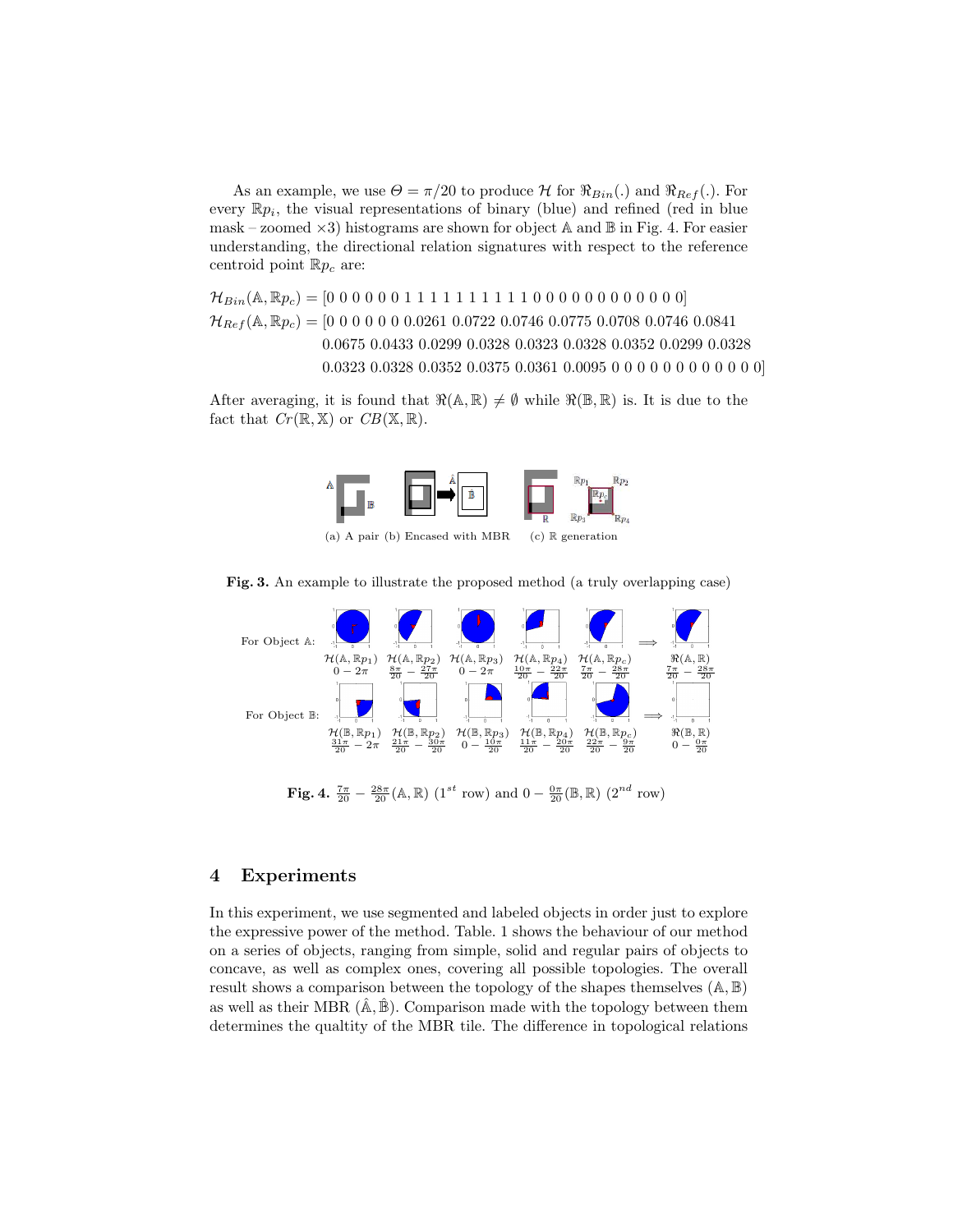is due to MBR false connection/overlapping. It is however, not a problem in our method since it uses the initial objects  $(A, B)$  to produce  $\Re$  after the discovery of R. Further,  $\Re_{Bin}$  and  $\Re_{Ref}$  of both objects with respect to R are also shown in Table 1.



Table 1. A series of tests  $(\Theta = \frac{\pi}{20})$ 

#### 4.1 Discussions

In a few congurations (Table 1), RLM yields identical  $\Re_{Bin}$  but different  $\Re_{Ref}$ between different pairs of objects. This behaviour can be observed in Experiment I for (a), (b), (c) and (d) as well as (e) and (f). It is to be noted that  $\Re_{Ref}$  is only used to cross validate when  $\Re_{Bin}$  is found to be non discriminant. Experiment II shows the behaviour of our method on progressive coverage of one object by another. In this illustration, a progressive angular coverage as well as effect of inclusion topological relations on directional relations are clearly demonstrated. As in Fig. 4  $\Re(\mathbb{B}, \mathbb{R}) = \emptyset$  because  $Cn(\mathbb{R}, \mathbb{B})$ .

Overall, directional relations are topologically guided. For DC, EC and O relations, it is straightforward. But for all *inclusion* relations like  $Cr/CB$ ,  $Cn/I$ ,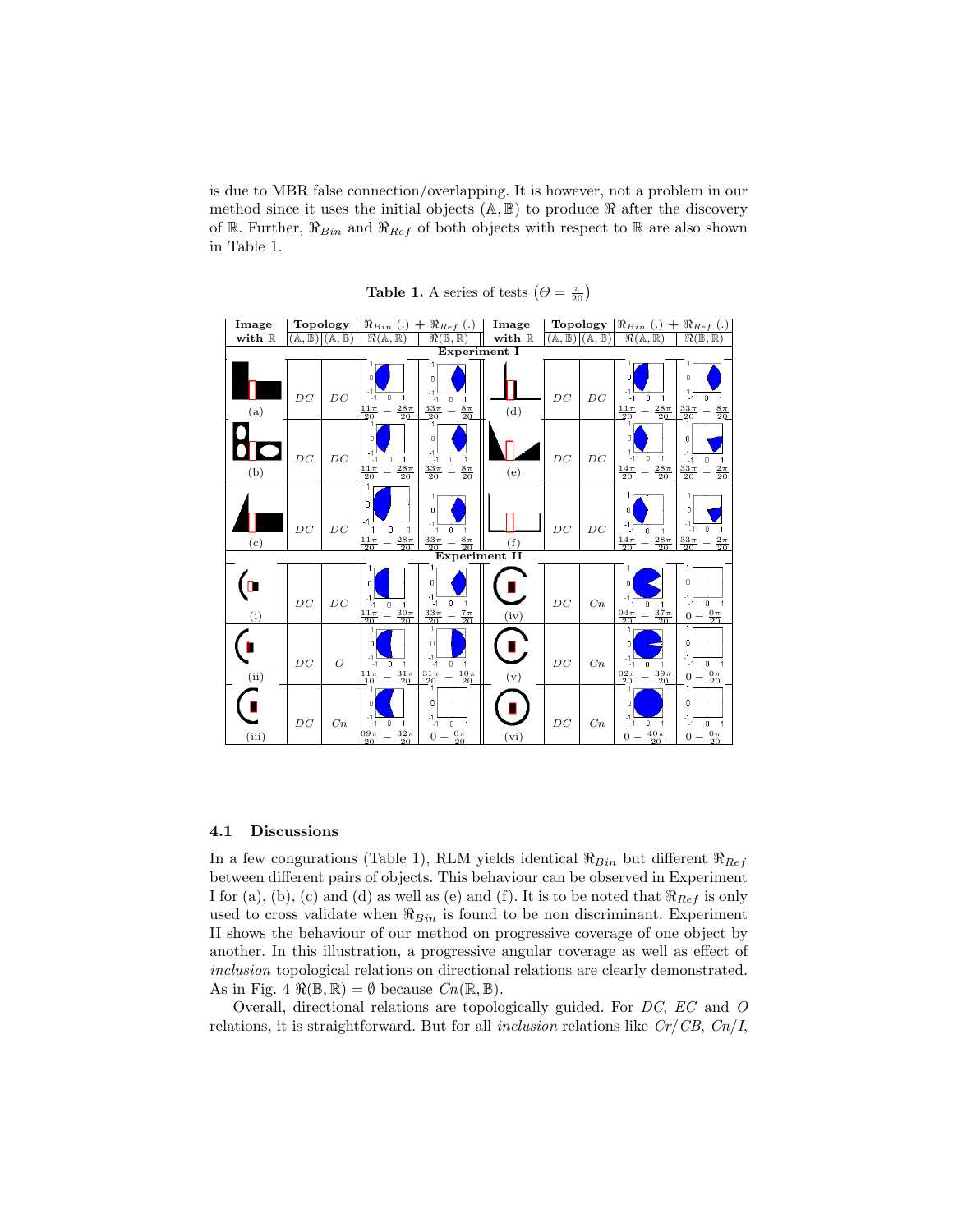and  $EQ, \mathcal{H}(\mathbb{X}, \mathbb{R}) = \emptyset$ . Therefore, only one part of  $\Re$  needs to be computed. This eventually reduces time complexity as RLM gives no measure.

## 4.2 Time Complexity

In this section we analyse the time complexity behaviour both with respect to the precision  $(\Theta)$  and the size of the objects. Unlike the existing models described in section 2, processing time does not increase exponentially with the size of the images but has only a little effect. Fig. 5 shows time complexity measure by increasing the size of the image (scaling step  $+0.2$ ). Overall, the RLM takes almost the same time to make a complete rotation over a cycle in all size of images. This is the main reason for the time complexity graph being approximately level. In order to increase the speed, one can use boundaries of objects to compute the boolean histogram.

It has no doubt that cone shaped and classical projection models run faster than the RLM and histogram of angles (and its variant). In our method, resolution  $\Theta$  determines which one to trade off: either quality or computational load. It is to be noted that the RLM resolution should be chosen based on the size of objects under consideration. Further, time complexity is compensated to  $\frac{n(n-1)}{2}$ for *n* objects due to the symmetry relations.



Fig. 5. Time complexity for  $\Re_{Bin}$  (left) and  $\Re_{Ref}$  (right) for a number of different resolutions

# 5 An Application

#### 5.1 Symbol Description via Spatial Relations

We use the visual vocabulary presented in [31, 32] to organise spatial relations and use them for symbol description. In our case, the vocabulary consists of: circles, corners, loose ends and thick (filled) components. To handle arbitrary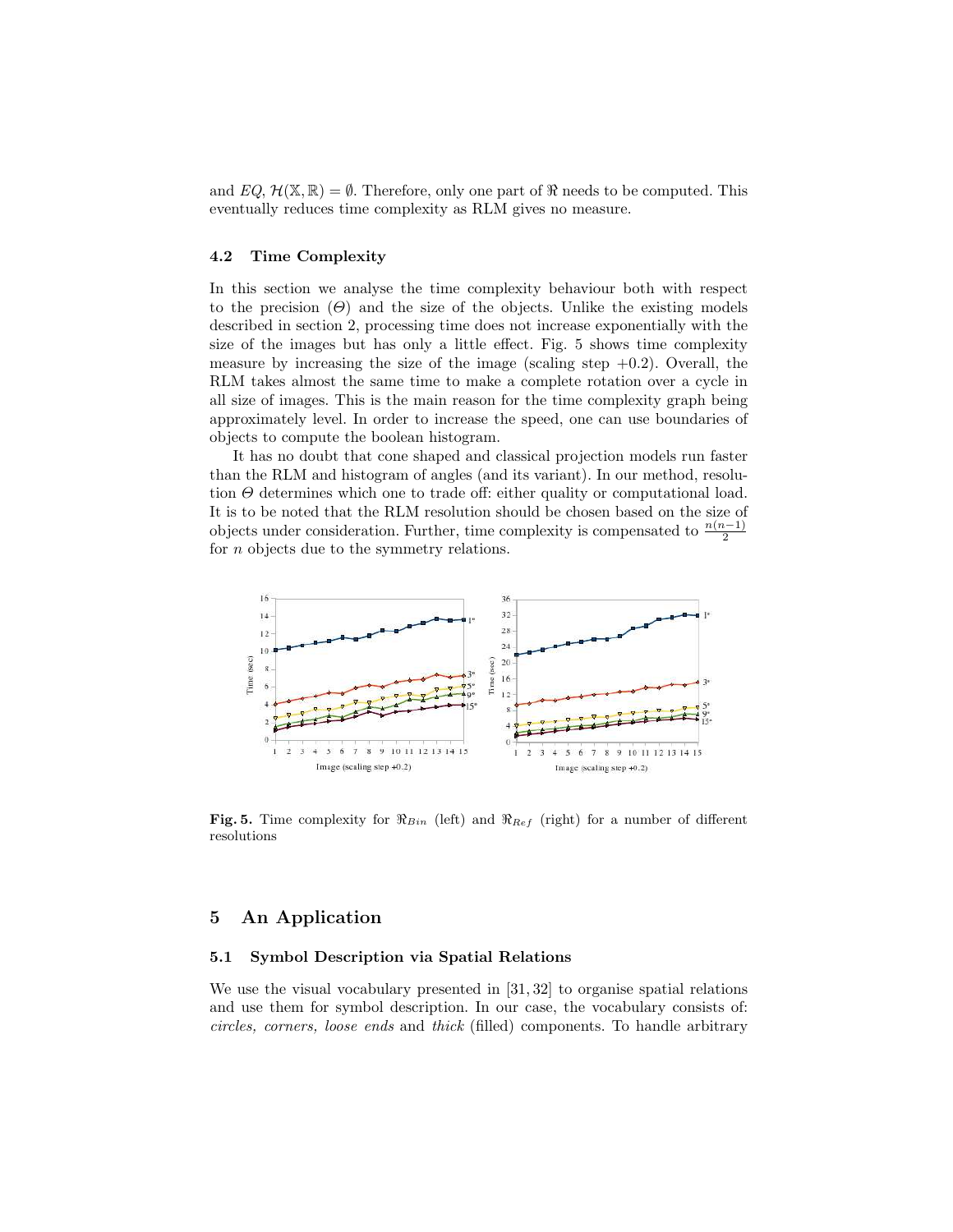

Fig. 6. Reference point set  $\mathbb R$  generation for all possible pairs of classes



Fig. 7. A small set of electrical symbols



Fig. 8. Retrieval lists based on similarity for a few chosen queries  $(\theta = \frac{\pi}{180})$ 

number of vocabulary elements, we group them together into 'classes' having the same type, as shown in Fig. 6. The symbol is then modeled as a graph in which each group is a typed node, and the arcs, representing the spatial relations ℜ.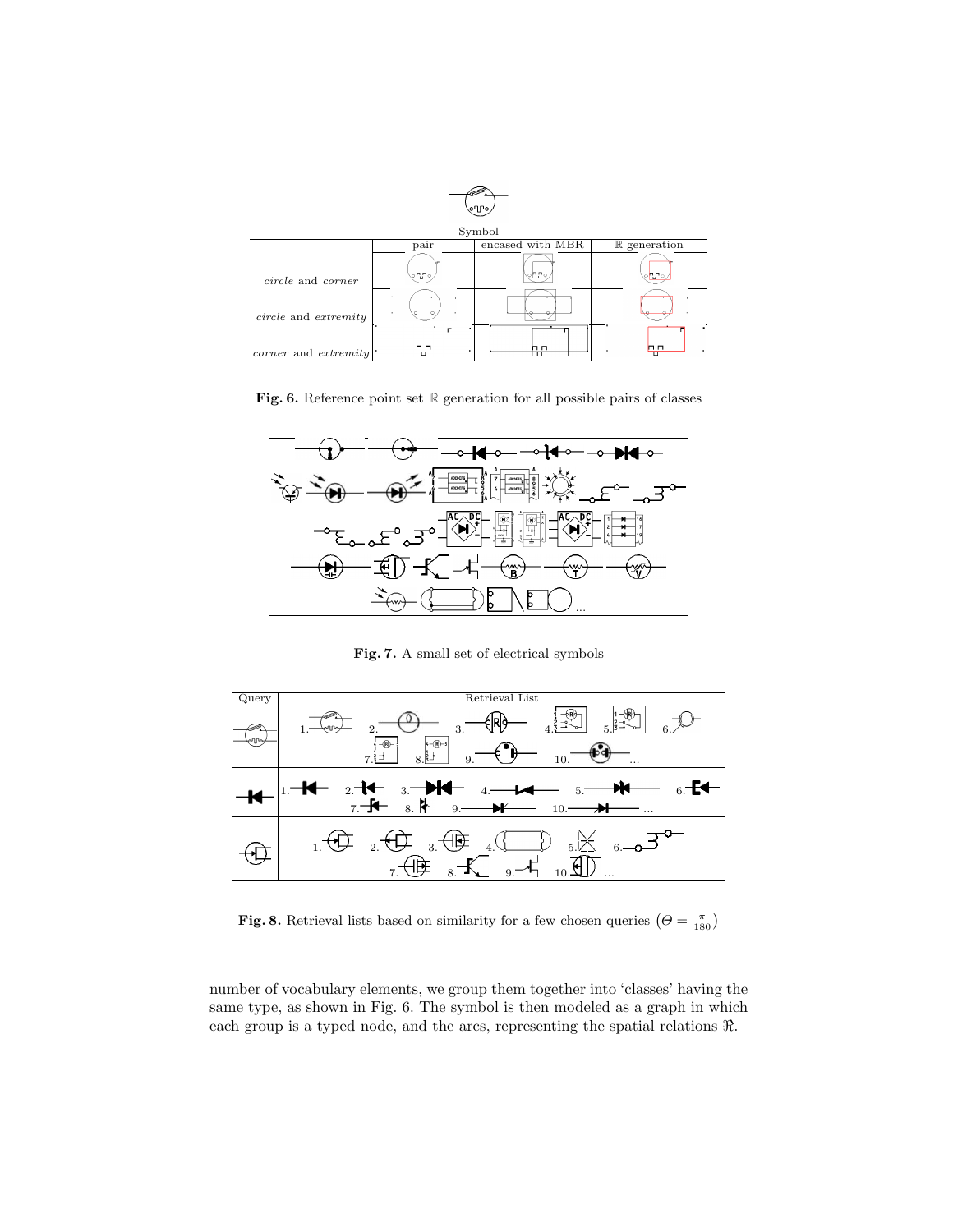#### 5.2 Symbol Retrieval

We use straightforward graph matching to retrieve similar symbols with respect to the chosen query. We manually choose query symbols which are matched with symbols in the database. We employ similarity ranking based on the geometric distance. We take manhattan distance metric between the corresponding relations in the graphs,  $\sum_{i}^{n} |(\Re_i(.) - \Re'_i(.))|$ . Fusion of matching scores from individual relations reflects how similar the symbol in the database with query symbol. Based on the similarity value, we rank retrieval symbols.

Since it is a protype application, we use small database and a few test queries. A sample of the database is shown in Fig. 7. Ranking retrieval lists for a few choosen queries are shown in Fig. 8.

## 6 Conclusions and Further Works

In this paper, we have presented a new concept of unifying pairwise spatial relations. Since directional relations are topologically guided, one does not need to model them separately. The method provides accurate spatial organisation for any type of image configuration. In addition, it produces symmetric directional relations thanks to the use of a unique reference point set. These two way spatial relations are developed at one pass, while this is not the case in existing models.

One of the possible applications – prototype symbol retrieval – is reported, using a small database. Further work consists of using intra-class spatial relations as well as pre-filtering techniques to establish precision and recall in symbol retrieval. We will further develop the use of this method for scene matching and image analysis tasks which will ultimately bring it into the context of full image recognition.

### References

- 1. Worboys, M.: GIS A computing perspective. Taylor and Francis (1995)
- 2. Goodchild, M., Gopal, S.: The Accuracy of Spatial Databases. Taylor and Francis, Basingstoke, UK (1990)
- 3. Vandenbrande, J.H., Requicha, A.A.G.: Spatial Reasoning for the Automatic Recognition of Machinable Features in Solid Models. IEEE PAMI 15(12) (December 1993) 1269–1285
- 4. Centeno, J.S.: Segmentation of Thematic Maps Using Colour and Spatial Attributes. In Tombre, K., Chhabra, A.K., eds.: Graphics Recognition—Algorithms and Systems. Volume 1389 of LNCS. Springer-Verlag (1998) 221–230
- 5. Lee, S.H., Hsu, F.J.: Spatial Reasoning and Similarity Retrieval of Images Using 2D C-string Knowledge Representation. PR 25(3) (1992) 305–318
- 6. Heidemann, G.: Combining spatial and colour information for content based image retrieval. CVIU 94 (2004) 234–270
- 7. Medasani, S., Krishnapuram, R.: A fuzzy approach to content-based image retrieval. In: Proc. of FUZZ-IEEE, Seoul, Korea. (1997) 1251–1260
- 8. Freeman, J.: The modelling of spatial relations. CGIP 4 (1975) 156–171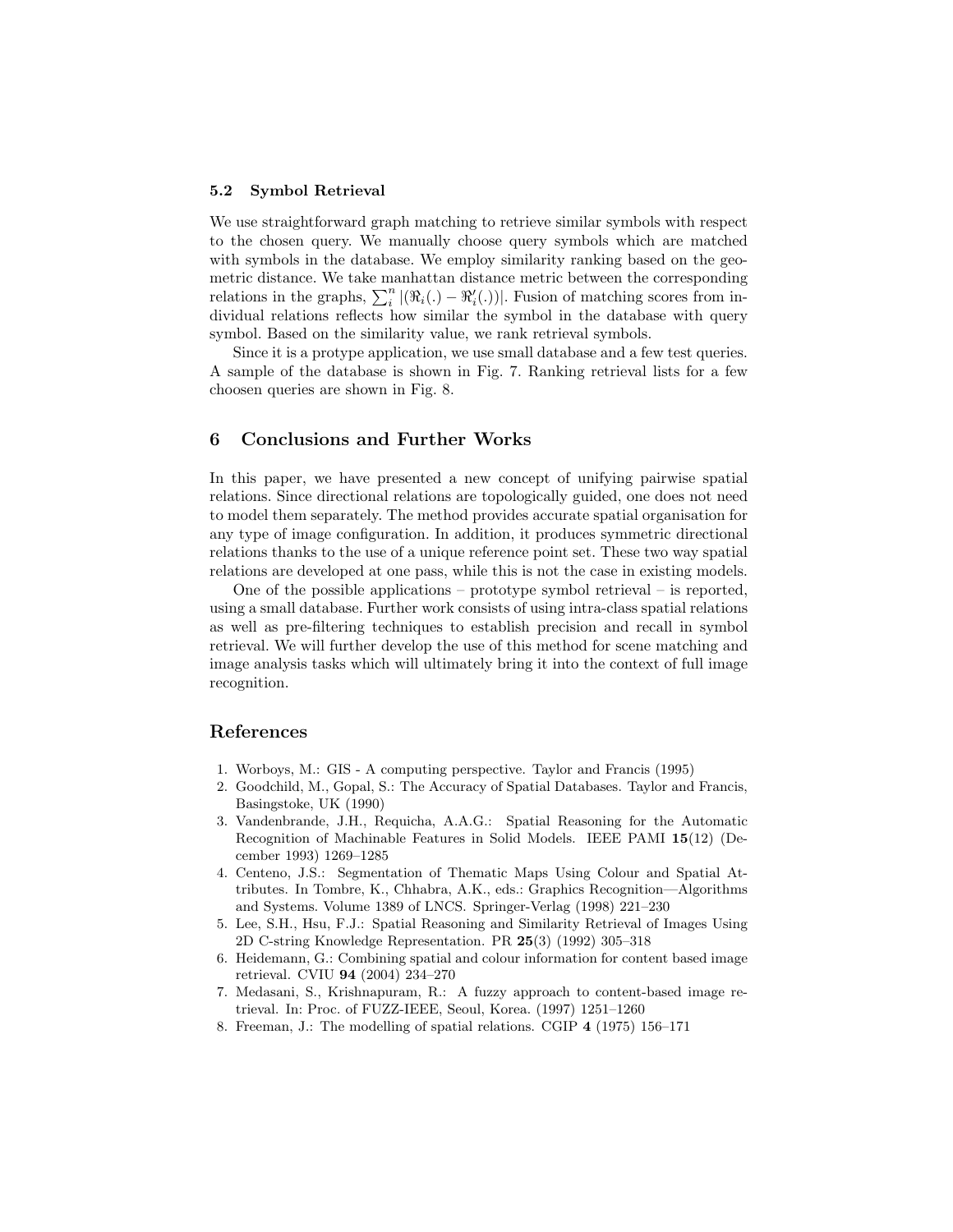- 9. Rosenfeld, A., Kak, A.: Digital picture processing. Volume 2. Academic Press (1982)
- 10. Egenhofer, M., Franzosa, R.: Point-set Topological Spatial Relations. Intl. Journal of GIS 5(2) (1991) 161–174
- 11. Egenhofer, M., Herring, J.R.: Categorizing Binary Topological Relations Between Regions, Lines, and Points in Geographic Databases. In: Univ. of Maine, Research Report. (1991)
- 12. Papadias, D., Sellis, T., Theodoridis, Y., Egenhofer, M.J.: Topological Relations in the world of Minimum Bounding Rectangles: a Study with R-trees. In: Intl. Conf. on Managament Data. (1995) 92–103
- 13. Renz, J., Nebel, B.: Spatial Reasoning with Topological Information. In: Spatial Cogn., An Interdisciplinary Approach to Representing and Processing Spatial Knowledge. Volume 1404 of LNCS. Springer-Verlag (1998) 351–372
- 14. Bloch, I.: Fuzzy relative position between objects in image processing: a morphological approach. IEEE PAMI 21(7) (1999) 657–664
- 15. Wang, X., Keller, J.: Human-Based Spatial Relationship Generalization Through Neural/Fuzzy Approaches. Fuzzy Sets and Systems 101 (1999) 5–20
- 16. Matsakis, P., Wendling, L.: A New Way to Represent the Relative Position Between Areal Objects. IEEE PAMI 21(7) (1999) 634–643
- 17. Mitra, D.: A Class of Star-Algebras for Point-Based Qualitative Reasoning in Two-Dimensional Space. In: 15th Intl. Florida AI Research Society Conf. (2002) 486–491
- 18. Peuquet, D., CI-Xiang, Z.: An algorithm to determine the directional relationship between arbitrarily-shaped polygons in the plane. PR  $20(1)$  (1987) 65–74
- 19. Retz-Schmidt, G.: Various Views on Spatial Prepositions. AI Magazine (1988) 95–104
- 20. Egenhofer, M.J.: A Formal Definition of Binary Topological Relationships. In: 3rd Intl. Conf. on Foundations of Data Organization and Algorithms, LNCS. (1989) 457–472
- 21. Chen, J., Li, C., Li, Z., Gold, C.: A Voronoi-based 9-intersection Model for Spatial Relations. Intl. Journal of GISc. 15(3) (2001) 201–220
- 22. Abdelmoty, A., El-Geresy, B.: A General Method for Spatial Reasoning in Spatial Databases. In: 4th Intl. Conf. on Information and knowledge Management. (1995) 312–317
- 23. Clementini, E., Felice, P.D., van Oosterom, P.: A small set of formal topological relationships suitable for end-user interaction. SSD'93, Advances in Spatial Database, Springer LNCS 692 (1993) 277–336
- 24. Egenhofer, M., Sharma, J., Mark, D.: A Critical Comparison of the 4-Intersection and 9-Intersection Models for Spatial Relations: Formal Analysis. In: In: R. Mc-Master and M. Armstrong (Eds.). (1993) 56–69
- 25. Miyajima, K., Ralescu, A.: Spatial Organization in 2D Segmented Images: Representation and Recognition of Primitive Spatial Relations. Fuzzy Sets and Systems 2(65) (1994) 225–236
- 26. Wang, Y., Makedon, F.: R-histogram: Quantitative representation of spatial relations for similarity-based image retrieval. In: 11th Annual ACM International Conf. on Multimedia. (2003) 323–326
- 27. Dutta, S.: Approximate spatial reasoning: integrating qualitative and quantitative constraints. Intl. Journal of Approximate Reasoning 5 (1991) 307–331
- 28. E.Jungert: Qualitative spatial reasoning for determination of object relations using symbolic interval projections. In: IEEE Sympo. on Visual Lang. (1993) 24–27